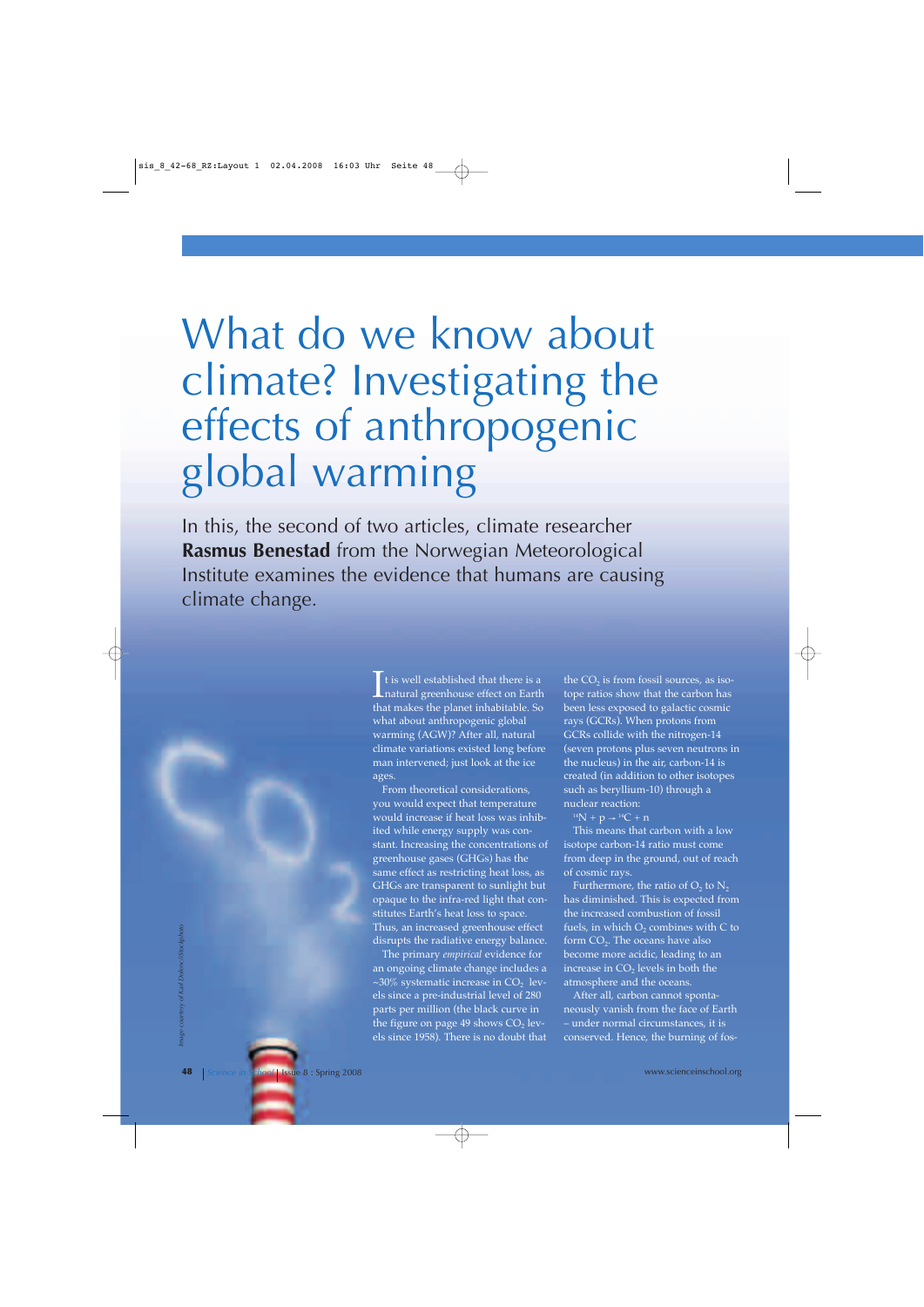## **Science topics**

*Image courtesy of Rob Friedmann/iStockphoto*

sil fuels is expected to produce a surplus of CO<sub>2</sub> somewhere in the atmosphere, oceans and/or the biosphere. Extracting fossil carbon from deep underground removes it from these hidden reservoirs and releases it to the surface of Earth, where it remains.

According to the Fourth Assessment Report (AR4) from the Intergovernmental Panel on Climate Change (IPCC), the global mean temperature, estimated from thousands of individual thermometers scattered around the globe, has increased by  $0.74 \pm 0.18$  °C over the past 100 years, and appears to be rising still. Some satellite-based studies have also reported changes in the spectral characteristics of the heat radiated from Earth, in line with an increased greenhouse effect. Bore-hole measurements from below the surface can also be used to infer temperature changes, and these too indicate that there has been a warming.

The global mean sea level is increasing, both due to the fact that warmer water has greater volume and because glaciers have melted. It has also been documented that most glaciers worldwide have retreated since the end of the 19<sup>th</sup> century. The sea-ice cover in the Arctic has diminished



substantially since satellite measurement began, and the snow extent has decreased too.

There is also evidence from the hydrologic cycle: signs of more frequent intense downpours, and changes in the river discharge and rainfall statistics.

Additional reports on biological responses fit into the picture of a global climate change. Changes in the tree line, tree ring widths/density,



atmospheric  $CO<sub>2</sub>$  concentrations (black; from Mauna Loa, Hawaii) and the global mean temperature (T(2m) orange, but no scale provided; data from NASA

corals, sea-bottom sediments and stalagmites bear witness to how the climate has varied in the past. Compared with these indicators, the present warming seems to be exceptional for at least the past 1000 years.

#### **Doubts?**

Those who dispute the notion of an AGW, popularly called *climate sceptics,* have argued that global warming is a consequence of changes in the Sun. But modern measurements of cosmic rays, sunspots and other indices used to describe the state of the Sun suggest that it has not become more active since the 1950s (see graph on page 50).

Variations to the Sun's behaviour would not necessarily exclude the role of GHGs in climate change. If our climate were to be sensitive to slight changes in the Sun, then it would suggest that our climate is easily affected by changes in the energy balance – hence a stronger reason to think that changes in GHGs could cause a global climate change.

Other factors may affect the radiation balance, such as changes in Earth's orbit around the Sun, and solar activity. Volcanoes are known to

*Image courtesy of Rasmus Benestad*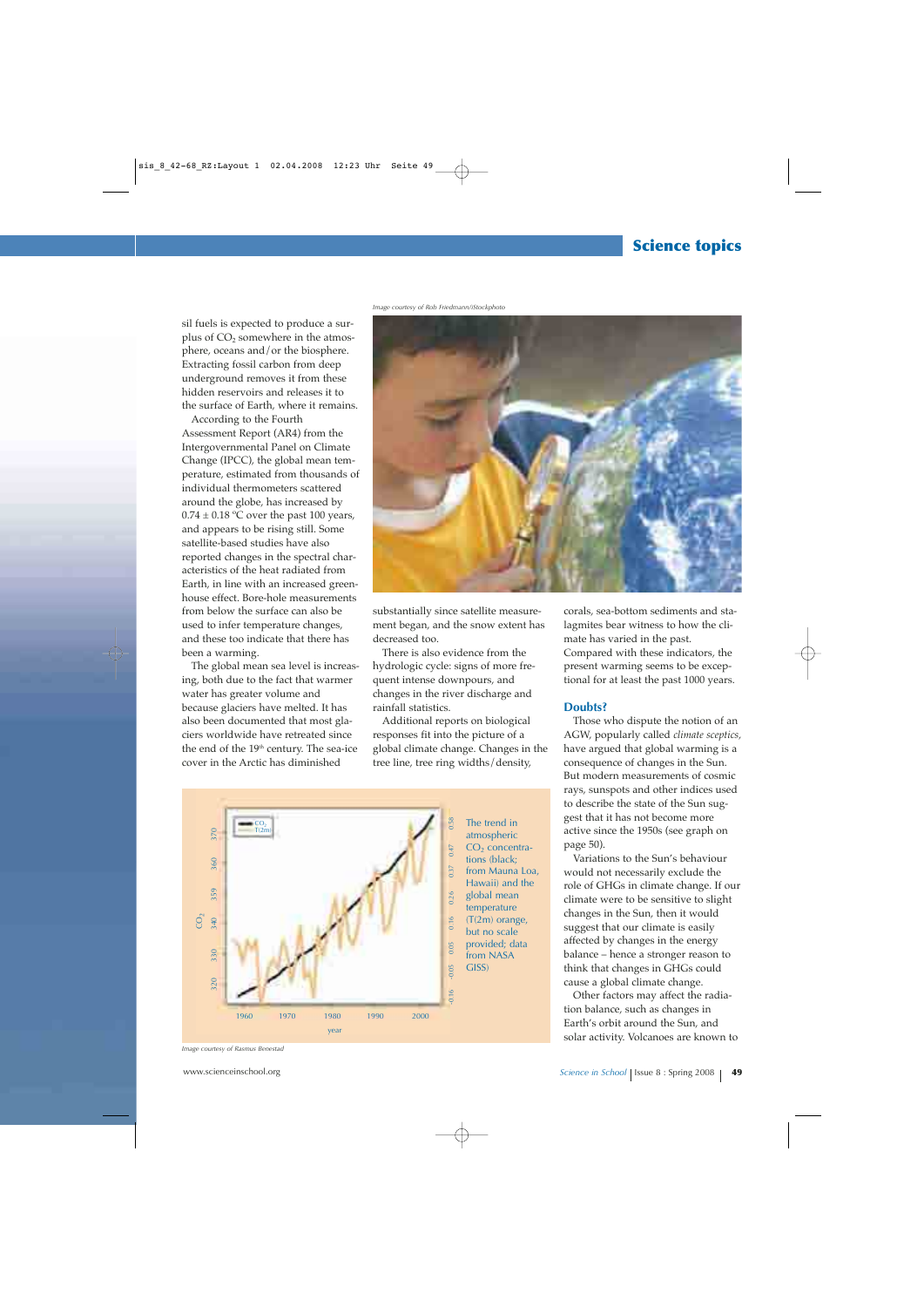### **Climax galactic cosmic ray (GCR) counts 1951 – 2006**



inject particles into the upper atmosphere that block sunlight, and natural as well as anthropogenic aerosols may also have a 'dimming' effect, reducing the amount of energy from the Sun that reaches Earth's surface. Aerosols may also affect Earth's heat loss – the net effect depends on the type of particle, their size, altitude and concentration.

Changes in land surface may also play a role by changing the way the planet reflects light as well as the exchange of moisture and energy between the surface and the atmosphere.

Some sceptics argue that global warming is an illusion due to the effect of urbanisation. However, this does not explain how most of the world's oceans have warmed both near the surface and at depths – where there are no cities. Nor does it explain why the greatest warming has been observed in the Arctic, Alaska and Siberia. Besides, the urban influence on the temperature record has been studied and taken into account when estimating the global mean.

Another argument used by climate sceptics is that satellite measurements of the temperature in the atmosphere do not show similar warming as on the ground. This discrepancy was due to errors in the analysis of the satellite data; the trends in the free atmos-

phere have now been reconciled with the surface data.

Others have argued that our atmosphere is already opaque to infra-red radiation and is hence saturated, so

any additional CO<sub>2</sub> will not have much effect. However, one only has to look to Venus to see that the atmosphere doesn't saturate that easily. One can also show this theoretically. Besides, it is not only the effect of  $CO<sub>2</sub>$ that matters, as there are important feedback processes which may amplify (such as retreating sea ice, or air moisture) or dampen (low clouds, for example) the response to a changing greenhouse effect.

But hasn't the climate always been changing? There are scholars who argue that our climate has a naturally cyclic behaviour. How do we know that the present warming is not just a part of a natural cycle, such as a rebound from a short ice age?

We can deduce from the laws of physics that the mean temperature does not just change spontaneously,

## **Condesation trails**



This MERIS (MEdium Resolution Imaging Spectrometer) shows much of north-eastern Europe, including areas of Germany, Sweden, Poland and Denmark.

The elongated clouds around and to the east of Denmark, particularly visible over the sea, are in fact condensation trails formed by water vapour from aeroplanes. The number of contrails reflects the high level of air traffic

in the skies. It is thought that these contrails can form high-altitude cirrus clouds, which could contribute towards global warming.

Work within ESA's Data User Element (DUE) currently includes studies into condensation trails and any effects they might have on climate change.

mage courtesy